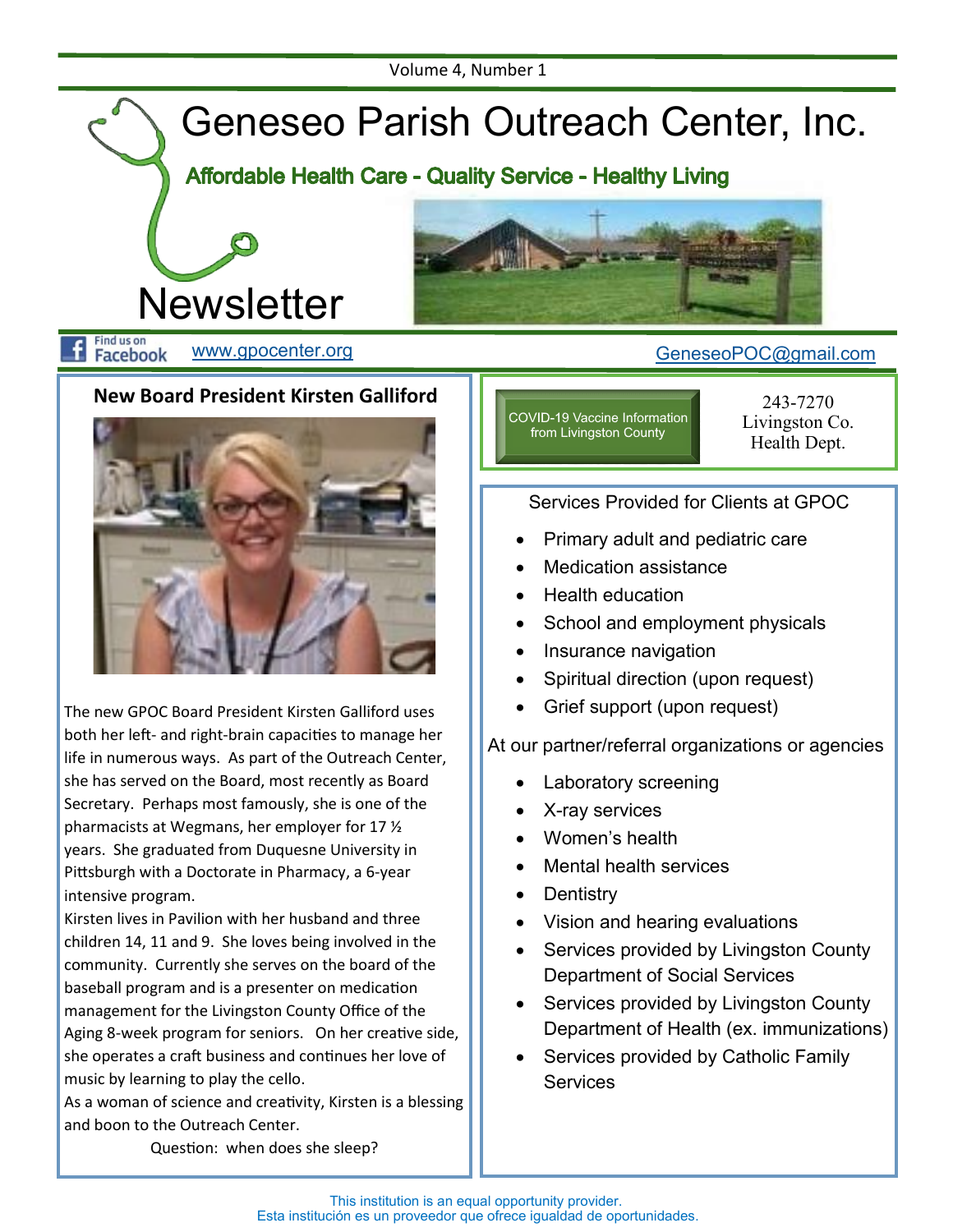# Geneseo Parish Outreach Center, Inc.<br>Affordable Health Care - Quality Service - Healthy Living *The GPOC is an ALL-volunteer organization*

#### **Meet Physician Assistant Amber Rhow**



Once again, Tri-County Family Medicine in Dansville is contributing in a major way to the operation of GPOC. A former CT/ MRI technician, Amber Rhow, the newest provider for the Center, returned to school in 2018 and now serves as a PA in the Tri-County practice.

Amber grew up in North Tonawanda and is now a resident of Dansville. As a wife and mother of a 14-month old daughter, Amber is another multi-faceted volunteer. Outside of her full-time work at Tri-County, she operates a hobby farm, where she produces virtually all of their own meats and vegetables. She, also, enjoys outdoor activities such as hiking.

For now Amber will be working at a GPOC clinic once a month. Although she has a full working schedule, she is "super excited to give back to the community."



#### **Personal Care Items not covered by food stamps, such as the following:**

- ◆ shampoo
- ◆ toilet paper
- ◆ deodorant
- ◆ tooth paste
- ◆ laundry detergent
- ◆ dish soap
- ◆ hand soap
- $\bullet$  feminine hygiene products
- incontinence briefs

#### **Geneseo Parish Outreach Center is an Emergency Foodlink Pantry**

The Geneseo United Methodist Church provides the GPOC with a safe home space for our volunteers and clients.

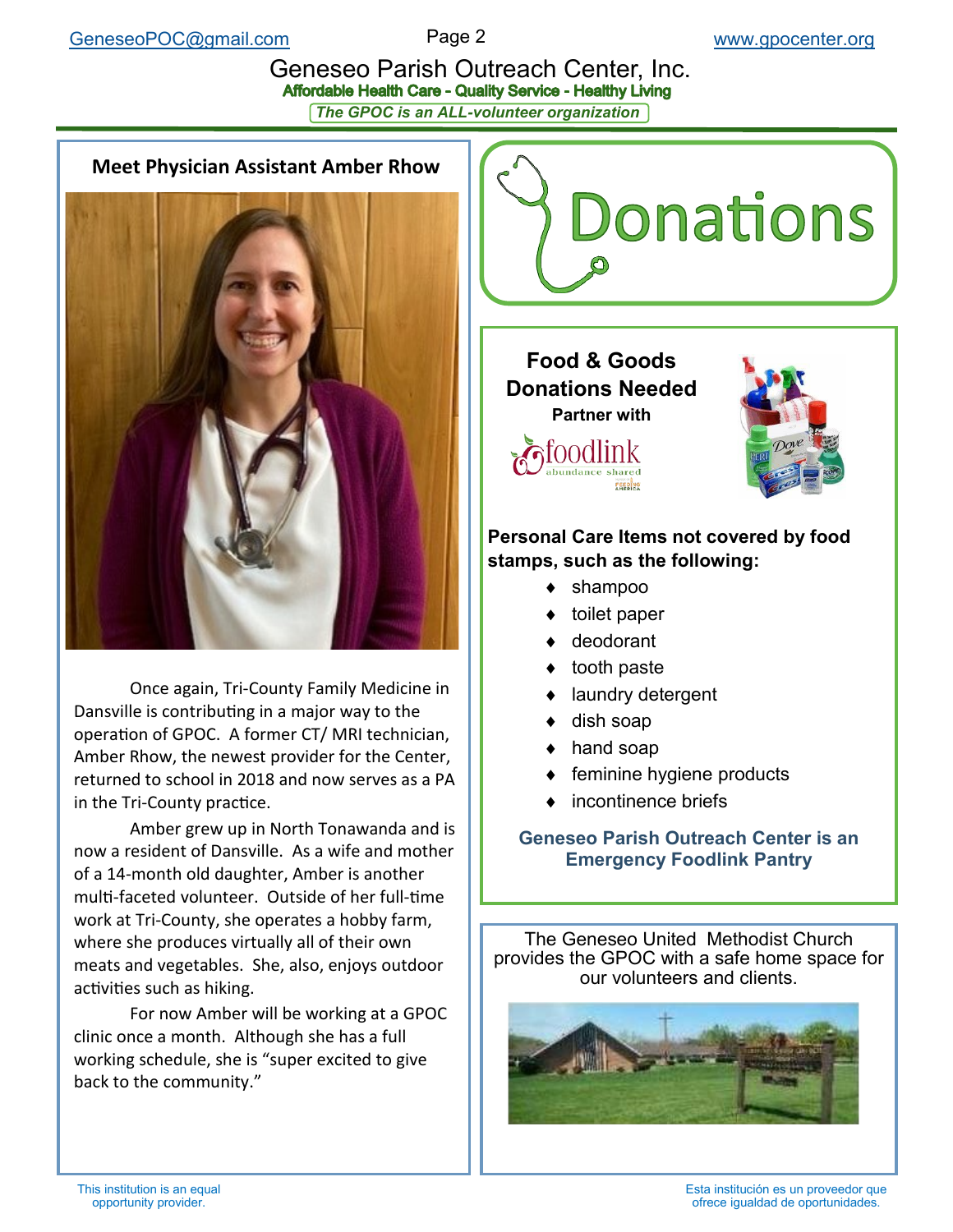# Geneseo Parish Outreach Center, Inc.<br>Affordable Health Care - Quality Service - Healthy Living *The GPOC is an ALL-volunteer organization*

#### Volunteer Services in 2021

The Geneseo Parish Outreach Center and its clients wish to thank its many volunteers for their faithful service. In 2021 alone over **50** different individuals volunteered their time on a regular basis. These folks logged over **5,200** hours of volunteer service. Beyond this contribution of many hours, other individuals and organizations collected food and personal health items for the GPOC Emergency Food Pantry and/or otherwise used their time and talents for the benefit of our clients but did not submit their time. Our community is truly blessed to have so many caring, dedicated individuals.



4520 Genesee Street (Route 63) Geneseo, NY 14454 Phone: 585-243-3120 Fax:585-243-1189 [GeneseoPOC@gmail.com](mailto:GeneseoPOC@gmail.com)

# **Newsletter Staff**

Diana Harke Pam Klingman Bonnie Kreutter Marilyn Lyon Jackie McNall Sandy Wilcox

Hours and Fees

#### **All services are by appointment only.**

Call us for an appointment at 585-243-3120 Monday through Thursday, 9-Noon *We suggest a \$5 donation for clinic visits. A \$20 donation is suggested for adult (18 and older) job or school physicals.* 

*The GPOC is an ALL-volunteer organization*



#### **New Yorkers don't have to go without health coverage. We are here to help!**

NY State of Health is committed to ensuring access to affordable, quality health insurance for all New Yorkers so they can get the care they need. New Yorkers who are without health insurance should apply now through NY State of Health.

There are three ways to apply:

- Online at nystateofhealth.ny.gov
- By phone at 1-855-355-5777 (TTY: 1-800-662- 1220)
- With the help of an Enrollment Assistor

Find one by calling 1-855-355-5777 or visit [http://](http://info.nystateofhealth.ny.gov/findassistor) [info.nystateofhealth.ny.gov/findassistor](http://info.nystateofhealth.ny.gov/findassistor)

### Potential Clients**:**

*Those with no insurance. Those who are under-insured. Those who cannot pay for medications or* 

*specialty care.*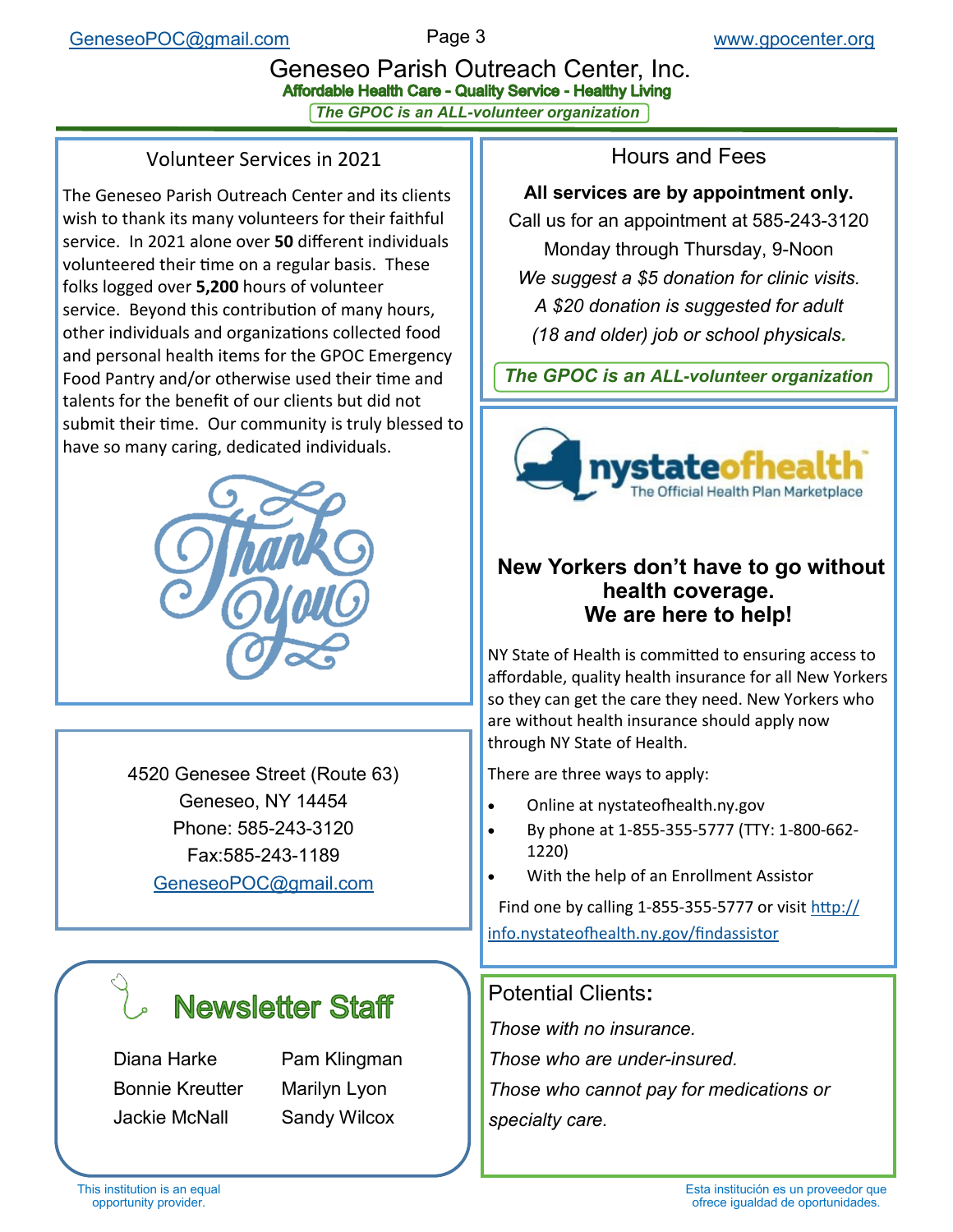# Geneseo Parish Outreach Center, Inc.<br>Affordable Health Care - Quality Service - Healthy Living

*The GPOC is an ALL-volunteer organization*

#### **Donate to The Geneseo Parish Outreach Center**

 The Parish Outreach Center is a 501(c)(3). It is dependent upon the support of the community that surrounds us. Our mission is accomplished through the generous donations of time, money and equipment from our supporters.

 Donations, fundraisers, in-kind donations and foundation supporters are welcome.

You may participate in several ways:

- ... donate "in honor of" or "in memory of" a loved one.
- ... remember GPOC in your will or bequest.
- consider matching gifts from employers.

To learn how you or your organization can help us to help others, please call us. 585-243-3120

- **All donations are tax deductible**
- **United Way donations can be made to number 2471**

• We use **PAYPAL** to provide a secure transaction. Go to [www.gpocenter.org](http://www.gpocenter.org) and use the **PAYPAL Donate Button**.



The Geneseo Parish Outreach Center earned a 2020 Silver Rating from the National Association of Free & Charitable Clinics (NAFC) Quality

Standards Program. We earned this rating by attesting that we have certain policies and procedures in place to provide quality care for our patients.

# WE NEED SOME **GOOD VOLUNTEERS!**



#### **Adopt-a-Shelf/Assist with Medication**

As more individuals are temporarily unable to work, their ability to obtain food, personal hygiene items, and medications becomes more difficult.

Our pantry is well stocked, but we do not get a price break on items such as toilet paper, shampoo, and laundry soap. If you or an organization that you are a member of would like to adopt one of these items and keep the shelf for that item stocked, it would be most helpful. Just let us know which item you are adopting and we will let you know when it is running low.

Another opportunity for serving is to assist our clients with prescription expenses. In March alone we experienced a 500% increase in prescriptionassisted expenses.

Listed below are the costs of four of the many drugs our clients need.

- **Lantus,** a long-acting insulin commonly used to treat diabetes: 1 box of 5 pens is \$340. There are 308 units per pen, so depending on the dose the patient requires. A patient may be using 30 units per day on the low side to 100 units per day on the high side.
- **Trulicity,** a newer non-insulin drug for diabetes which is injected weekly: Trulicity 1 box is \$771.
- **Symbicort,** combination inhaler for asthma or COPD, taken 2 puffs twice a day: 1 inhaler is \$263 for the generic.
- **Spiriva,** an inhaled drug for asthma or COPD, taken 2 puffs daily: Spiriva Respinat is \$150 for 1 inhaler.

*Medication costs vs living expenses: If clients need to choose which bills to pay, they may stop taking their medication to save money. This decision could worsen their condition and could increase the likelihood of more emergency room visits and hospital stays*

*If you or your organization can support shelf items and/ or medications, please respond to the GPOC ASAP with your wishes.*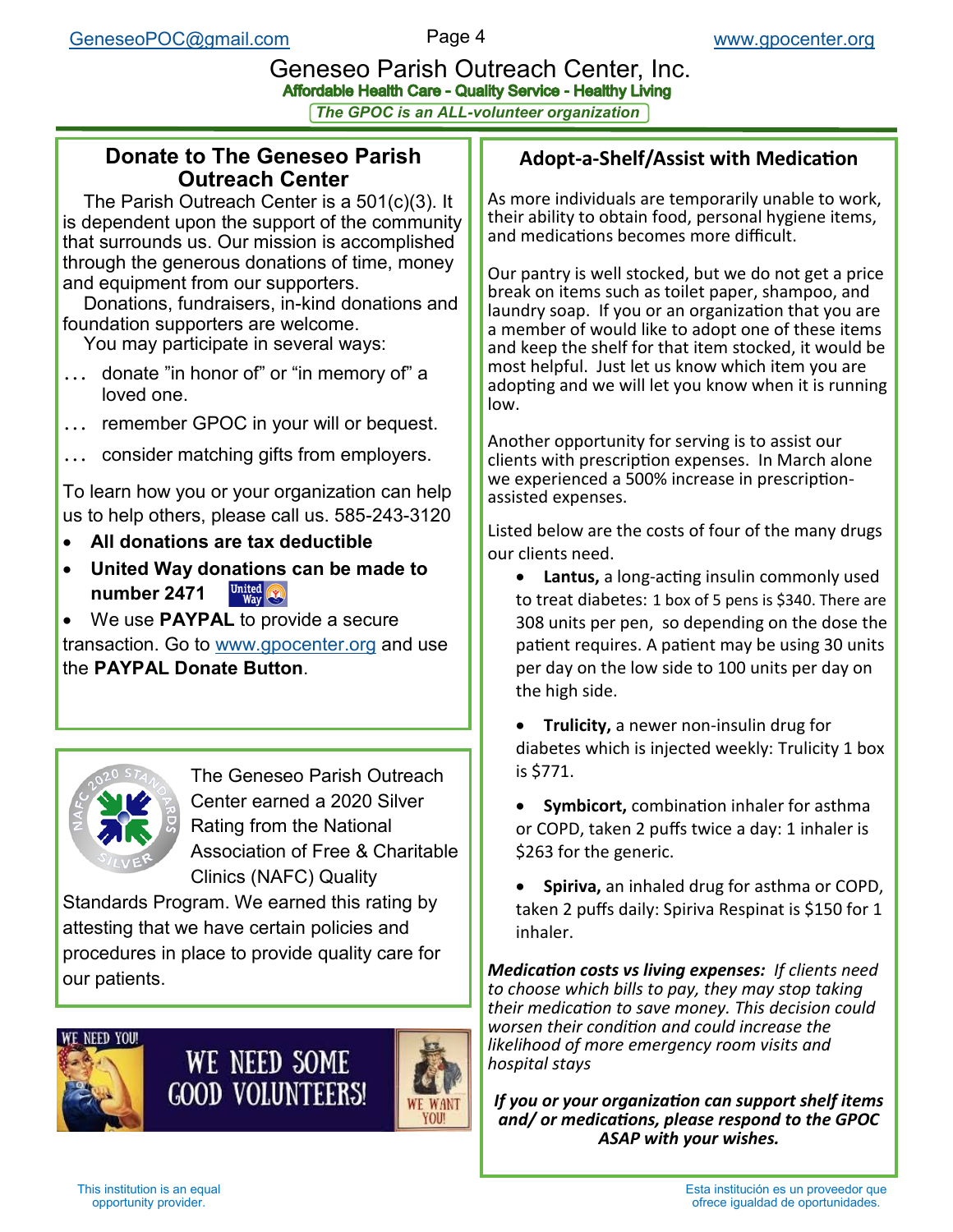Geneseo Parish Outreach Center, Inc.<br>Affordable Health Care - Quality Service - Healthy Living

*The GPOC is an ALL-volunteer organization*

#### **Geneseo Parish Outreach Center**

#### **Executive Director's Report January 2022**

#### **Clinic Summary- 246 patients served in 2021; 483 patient visits; 36 medical clinics**

**Clinics –** The Outreach Center averages three medical clinics per month. We have three primary care providers that staff our clinics: Dr. Ayesha Tasaddaq, our medical director; Nadine Bailey, PA-C; and myself. We have just oriented a fourth provider, Amber Rhow, PA-C, who will start seeing patients in February. All of these providers are employees, or former employees, of Tri-County Family Medicine. COVID-19 screening precautions are in place for all staff and patients. On a day-to-day basis, GPOC staff take calls from patients in need of assistance to pay medical bills, prescription costs, dental and vision care, mental health and substance abuse counseling, and other specialty care.

In August 2021, after a year's hiatus, the Parish Outreach Center resumed the Annual Health Fair. For the first time, we offered COVID-19 vaccinations, thanks to the efforts of Kirsten Galliford, D. Pharm., Donna Keller and Wegmans Pharmacy Geneseo. We also offered blood pressure and BMI screenings, podiatry care and audiology screenings. A CASA representative was on hand.

**Volunteers –** The Outreach Center has been blessed with new paraprofessional volunteers who faithfully come every week: two working in the pantry, and two working in the office, in addition to one LPN who staffs the office and medical clinics. Though our numbers are less than the pre-COVID era, we can count on our volunteers to routinely staff the clinic on a weekly basis, which has provided continuity and proficiency.

#### **Grants –**

•The Parish Outreach Center received a CARES Grant in April 2021. The \$75K has been allocated for medical expenses, prescription costs and dental care for Livingston County residents below 200% of the federal poverty limit. Congress has continued to maintain that percentage until February 2022.

•The CSBG Grant funds of \$43K allotted for this fiscal year, which began October 1, 2021, have not needed to be tapped yet because there are over \$25K in CARES Grant Funds still to be spent.

•The Mary Clark Thompson Grant of \$2,500 has been helpful in assisting out of county residents who are diabetic with their health care needs.

•Tompkins Bank Grant of \$2,000 is also being utilized for diabetic patients who live out of county.

•St. Paul Lutheran Church granted GPOC \$700 from their gifting program in 2021. This money helped individuals out of county, as well.

**Liaisons –** The Parish Outreach Center has had contact with Dr. Teeters, Noyes Health CEO, and he is supportive of our efforts and continued partnership to provide discounted laboratory and diagnostic imaging services.

Diana Huussen, UR Medicine Physician Liaison, has connected with the Parish Outreach Center, which has helped us with referrals and other patient issues.

GPOC has received increasing referrals from area medical and dental providers to assist their patients with their healthcare needs.

Respectfully Submitted, Donna Flaherty, PA-C

Executive Director